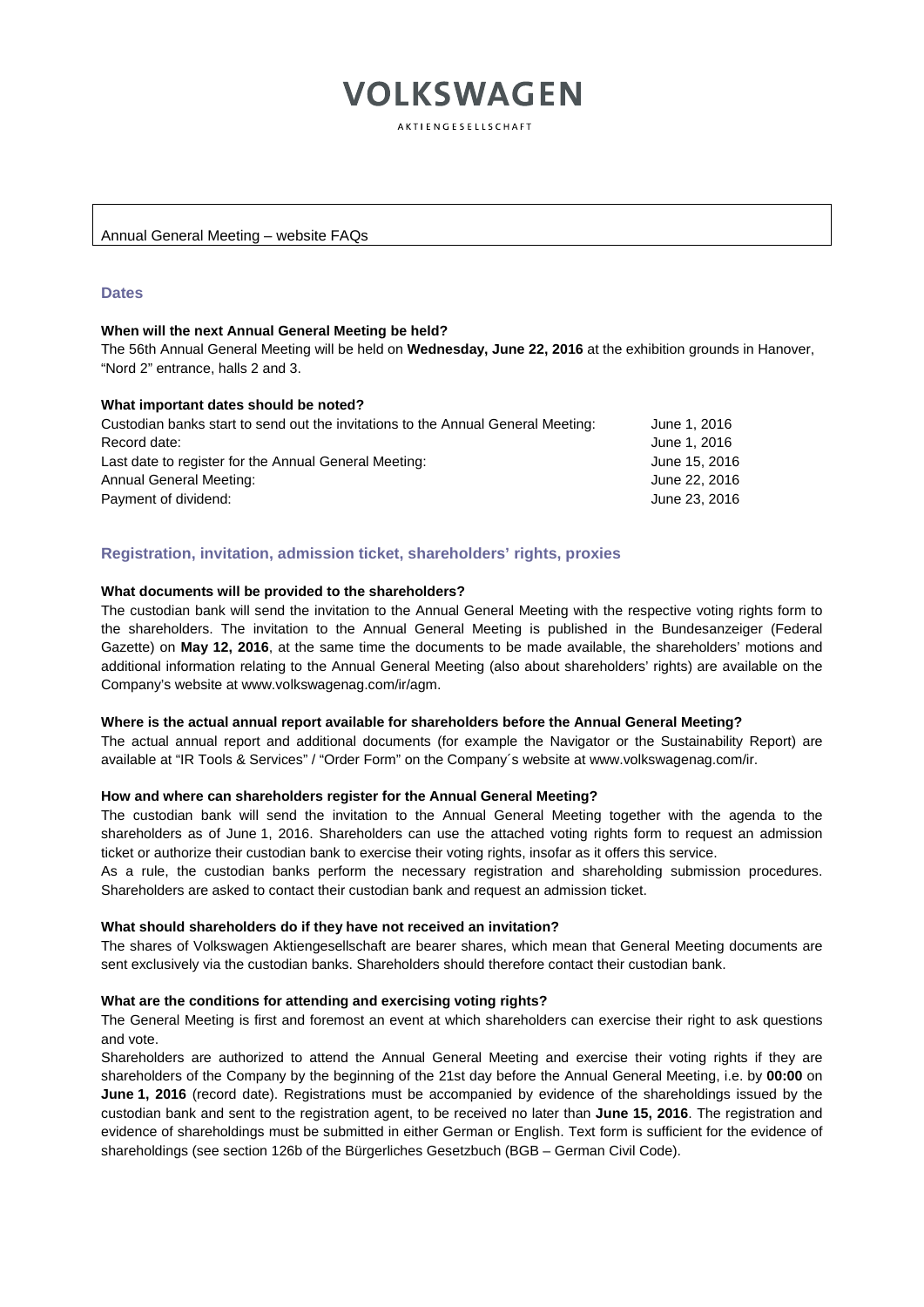AKTIENGESELLSCHAFT

#### Page 2

# **How can shareholders file motions for additions in accordance with section 122(2) of the Aktiengesetz (AktG – German Stock Corporation Act)?**

Shareholders whose combined shareholdings amount to one-twentieth of the share capital or represent a proportionate interest of €500,000 (corresponding to 195,313 shares) may, in accordance with section 122(2) in conjunction with section 122(1) of the AktG, require items to be added to the agenda and published. Each new item must be accompanied by a reason or by a proposed resolution. The notice requiring the new item to be added must be received by the Company, together with proof, issued by the shareholder's custodian bank, that the shareholders hold the minimum number of shares, by **May 22, 2016, 24:00** exclusively at the following address:

> **Volkswagen Aktiengesellschaft HV-Stelle Brieffach 1848 38436 Wolfsburg, Germany** Fax: **+49-5361-9-5600100**  or by e-mail to: **[hvstelle@volkswagen.de](mailto:hvstelle@volkswagen.de)**

Motions for additions to the agenda will be published without delay in the Bundesanzeiger (Federal Gazette) and on the Company's website at **www.volkswagenag.com/ir/agm**.

# **How can shareholders announce countermotions and proposals for election in accordance with sections 126(1) and 127 of the AktG?**

Countermotions to proposals of the Board of Management and/or the Supervisory Board on specific agenda items, plus the reasons for them, and proposals for election must be submitted, together with evidence that the person filing the countermotion or making the proposal is a shareholder, exclusively to the following address by **June 7, 2016, 24:00**:

> **Volkswagen Aktiengesellschaft HV-Stelle Brieffach 1848 38436 Wolfsburg, Germany** Fax: **+49-5361-9-5600100**  or by e-mail to: **hvstelle@volkswagen.de**

Countermotions and proposals for election must be submitted in German. If they are also to be published in English, they must be accompanied by an English translation.

Countermotions and proposals for election will be published without delay on the Company's website at [www.volkswagenag.com/ir/agm.](http://www.volkswagenag.com/ir/agm) Any statements by the Management will also be published at the website shown above.

# **Can shareholders be represented at the Annual General Meeting and grant proxies and issue instructions prior to the meeting?**

Shareholders who do not attend the Annual General Meeting in person may exercise their voting rights through a proxy holder, e.g. a credit institution, a shareholders' association, or a third party, but not in the proxy holder's own name. Proxies, revocations of proxies and proof of authorization submitted to the Company must be in text form.

If the shareholder's custodian bank offers to exercise voting rights and the shareholder wishes to use this service, he returns the accordingly completed voting rights form and authorizes his custodian bank to exercise his voting rights.

Proxies can also be granted to a person of trust, a shareholder's association or to proxy holders designated by Volkswagen Aktiengesellschaft who will be bound to the shareholder's voting instructions. **To do so, the shareholder must first request an admission ticket**. The form printed on the admission ticket can be used to issue the proxy and the instructions, if applicable.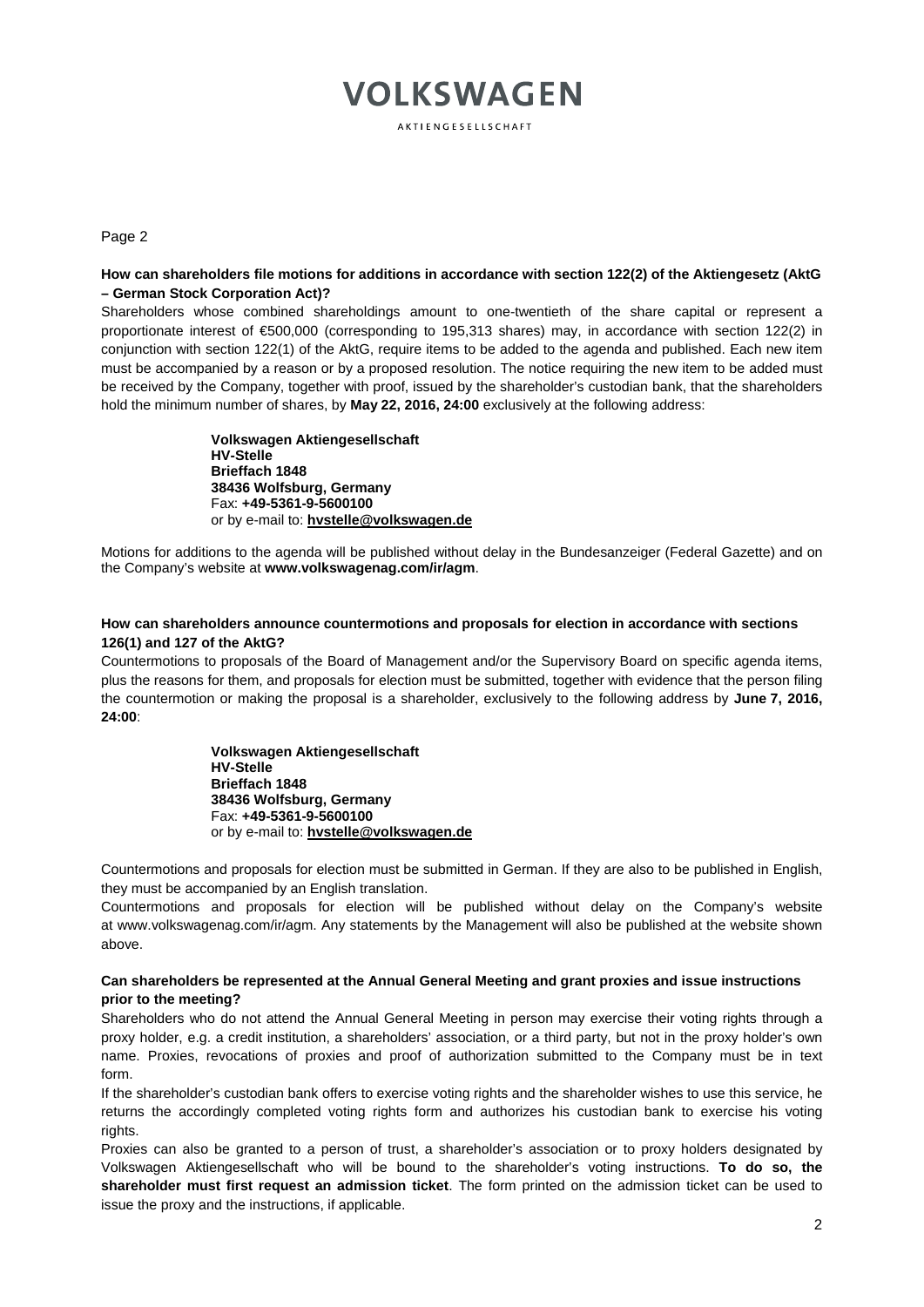AKTIENGESELLSCHAFT

Page 3

# **How can shareholders be represented by proxy holders designated by the Company?**

We offer our shareholders the opportunity to be represented by proxy holders designated by the Company who will vote on their behalf in accordance with their voting instructions. The proxy holders are obliged to vote as instructed. It should be noted in this regard that proxy holders will only vote in accordance with the instructions given by the shareholder in question; if they have not been given instructions on certain agenda items, they will not vote on them. The authorized Company proxy holders represent shareholders for voting purposes only; they cannot be instructed to address the Annual General Meeting, to file objections against Annual General Meeting resolutions, or to support motions (e.g. forming quorums), etc.

Shareholders who wish to take advantage of this opportunity require an admission ticket to the Annual General Meeting. Proxies, revocations of proxies and proof of authorization submitted to the Company must be in text form. The form printed on the admission ticket can be used to issue the proxy and instructions. The completed and signed form in favor of the proxy holder designated by the Company must be send via mail, fax or e-mail to the following address by no later than **24:00** on **Tuesday**, **June 21, 2016** (date of receipt) at the latest:

> **Volkswagen Aktiengesellschaft c/o Computershare Operations Center 80249 Munich, Germany** Fax: **+49 89 30903-74675** or by e-mail to: **[anmeldestelle@computershare.de](mailto:anmeldestelle@computershare.de)**

If you participate in the Annual General Meeting in person or via a third-party proxy, this will automatically cancel any authorization and instructions issued to the proxy holders designated by the Company.

Proxies can be granted and revoked and instructions issued on the Company's website at **www.volkswagenag.com/ir/agm** using the data on the admission ticket

#### **Can proxies be granted and/or instructions issued on the internet?**

Shareholders can also electronically authorize the proxy holders designated by the Company to exercise their shareholder rights **before** and even **during** the Annual General Meeting until **13:00**. Until then they can also revoke such authorization and/or can issue or amend instructions. Authorization of a third party can be amended or revoked until the end of the General Meeting. Shareholders can access this online proxy system using the **data of their admission ticket** on the Company's website at **[www.volkswagenag.com/ir/agm](http://www.volkswagenag.com/ir/agm)** by following the link "Proxy Voting".

#### **Are there other ways to grant proxies electronically?** Proxies and revocations of proxies can also be sent to the Company:

by Fax and text messages to: **+49-5361-95600100** or by e-mail to: **[hvstelle@volkswagen.de](mailto:hvstelle@volkswagen.de)**

# **What should shareholders do if they have registered for the Annual General Meeting in good time but have not received their admission ticket(s)?**

Shareholders who have registered within the time limit but have not received their admission ticket(s) will be referred to the special counter in the foyer on the day of the Annual General Meeting, where their registration data will be reviewed after proof of identity and, if applicable, a replacement admission ticket is issued. The ticket authorizes them to attend the General Meeting and exercise their voting rights. If their registration data cannot be found, we consider enabling the shareholders to attend the General Meeting with a guest ticket (i.e. with no right to speak or vote).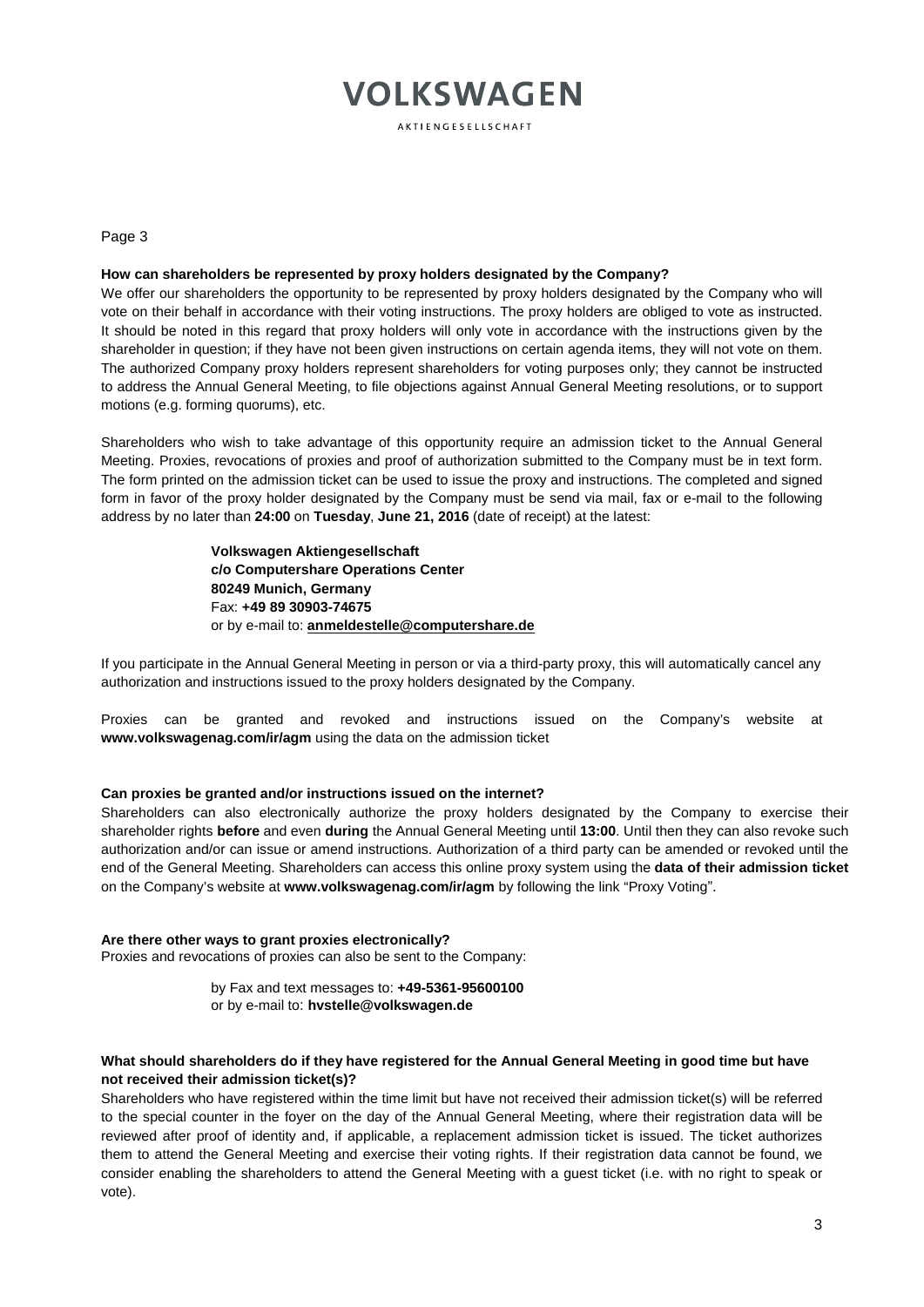**AKTIENGESELLSCHAFT** 

Page 4

# **Start and duration of the Annual General Meeting**

# **When will the Annual General Meeting start and how long will it take?**

The Annual General Meeting starts at 10:00 a.m. on June 22, 2016.

It is not possible to predict when the General Meeting will end as this depends on the course of the General Meeting and the kind and number of questions asked there.

# **What documents will be available to shareholders on the day of the Annual General Meeting?**

Shareholders will be issued with the voting card block and a marker pen in exchange for their admission ticket at the "Akkreditierungsschalter" (accreditation counter). Shareholders will also receive the invitation to the Annual General Meeting and the information sheet "Information for Shareholders" at the accreditation counter. Additional documents will be available at the special counter in the foyer.

# **Voting procedure, voting card block, proxy voting, leaving the Annual General Meeting, certificate of attendance**

#### **Who is entitled to vote at the Annual General Meeting?**

Only ordinary shareholders or their proxy holders have voting rights at the Annual General Meeting. Preferred shareholders have the right to attend the Annual General Meeting.

# **How and where do shareholders vote?**

Shareholders vote in the meeting hall using the voting cards contained in the voting card block.

As a general rule, one general voting card is used to vote on all agenda items at the Annual General Meeting. Voting card S1 must be submitted if you would like to vote yes, no, or abstain from at least one agenda item. In these cases, you must mark the corresponding box after the agenda item concerned.

You can also vote yes, no, or abstain from all agenda items with one single cross. To do so, simply select "Alle Abstimmungen" (all motions) on the S1 voting card.

The Chair of the meeting can modify the voting procedure in special cases and will explain this in the meeting.

The voting card block contains special voting cards for any special votes. The Chair of the meeting will indicate when these special voting cards are to be used.

You will find further information on the voting procedure in the information sheet "Information for Shareholders" given to you at the accreditation counter on the day of the Annual General Meeting.

#### **Can shareholders leave the Annual General Meeting temporarily?**

Shareholders can leave the Annual General Meeting temporarily at any time. However, shareholders must report to the staff at the exit counters when they leave so that they can be removed from the attendance list. Shareholders must be **added back to the attendance list** at the entry counters every time they return to the meeting hall.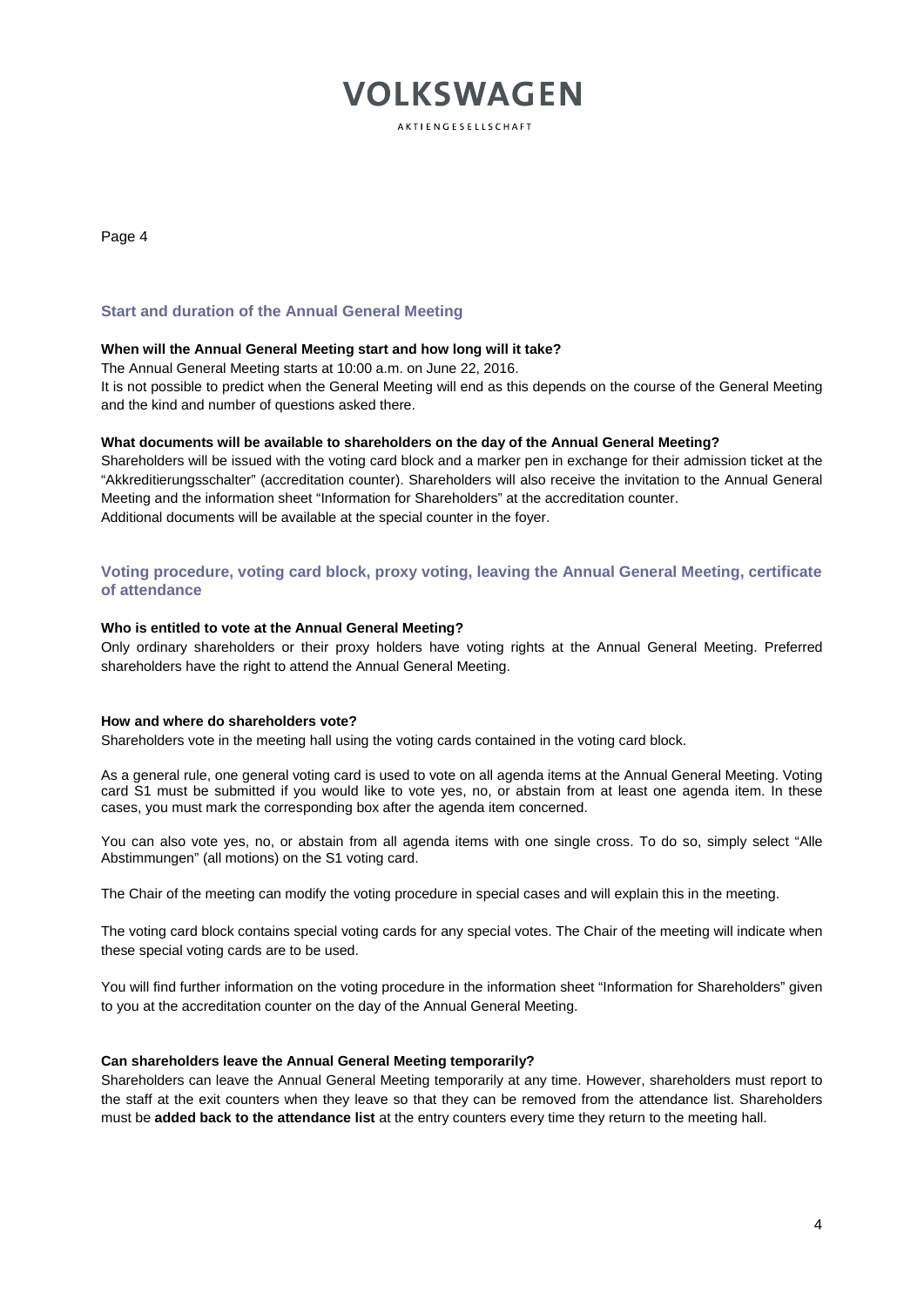AKTIENGESELLSCHAFT

Page 5

#### **Can shareholders transfer their voting rights during the Annual General Meeting?**

If shareholders leave the Annual General Meeting early and nevertheless want their voting rights to be exercised, they can authorize another shareholder or the proxy holders designated by Volkswagen Aktiengesellschaft to exercise their voting rights. To do so, the shareholder must sign and provide instructions on the proxy card in the voting card block and present the proxy card at the exit counter in the foyer. If you have any questions concerning proxies granted or instructions issued please do not hesitate to contact our staff at the exit counters.

# **Where can shareholders obtain a certificate of attendance for the tax office?**

The reverse side of the voting card block serves as a certificate of attendance for the tax office. This side must be detached from the voting card block before leaving the Annual General Meeting early.

# **Broadcast of the Annual General Meeting**

# **Will the Annual General Meeting be broadcast on the Internet?**

On the instructions of the Chair of the Annual General Meeting, all shareholders of Volkswagen Aktiengesellschaft and any interested members of the public can follow the introductory statement of the Chairman of the Supervisory Board and the speech of the Chairman of the Board of Management live on the Company's website at www.volkswagenag.com/ir/agm on June 22, 2016 starting at 10:00 a.m.

The speech of the Chairman of the Board of Management will be available as a recording for a limited period after the meeting.

# **Requests to speak at the Annual General Meeting**

#### **How and where can shareholders request to speak?**

Shareholders can request to speak at the request desk situated directly to the left of the stage in the meeting hall on presentation of their voting card block. Even if a shareholder has announced to submit questions or motions prior to the meeting to the AGM office of Volkswagen Aktiengesellschaft, it is mandatory for the shareholder to present them orally at the meeting concerned.

# **Organizational matters**

#### **Getting there by car**

Please use **Hermesallee, intersection Nordallee, 30521 Hanover** as your satnav/GPS destination. Hermesallee borders the exhibition grounds to the north.

#### **Parking**

Reserved parking spaces are available free of charge outside the exhibition grounds. The parking system will direct shareholders to free parking spaces in the P4 Nord car park. Separate parking spaces are available directly in front of the "Messe NORD 2" entrance for people with reduced mobility.

#### **Getting there using public transport**

The exhibition grounds can be reached from Hanover Central Station via Kröpcke, Aegidientorplatz, Altenbekener Damm, Bothmerstraße by light rail (Stadtbahn) line 8 in about 17 minutes (Messe NORD 2 entrance).